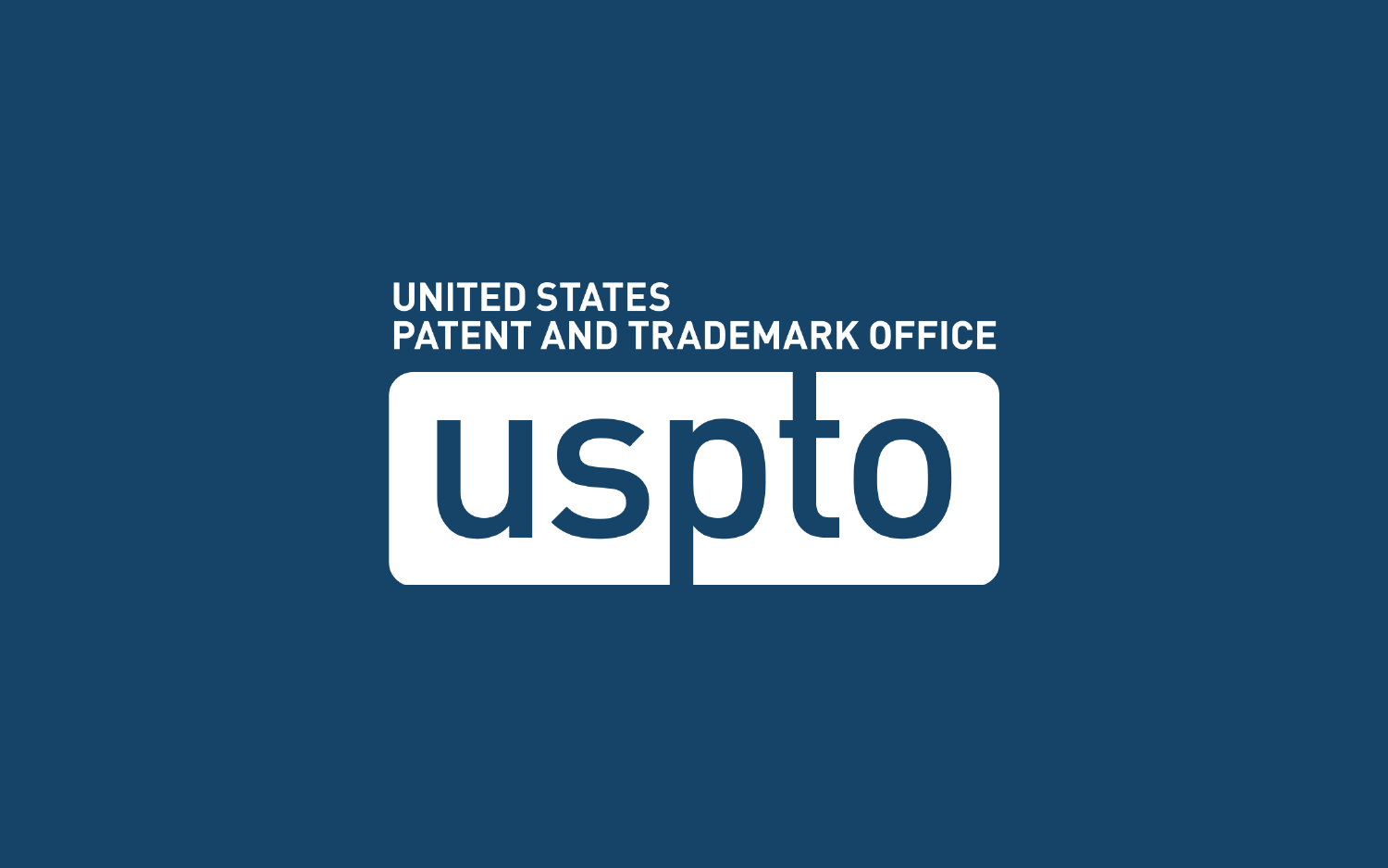#### **FY21 quality statistics & FY22 predictions**

Stefanos Karmis Director, Office of Patent Quality Assurance November 18, 2021 Patent Public Advisory Committee quarterly meeting

> **UNITED STATES** PATENT AND TRADEMARK OFFICE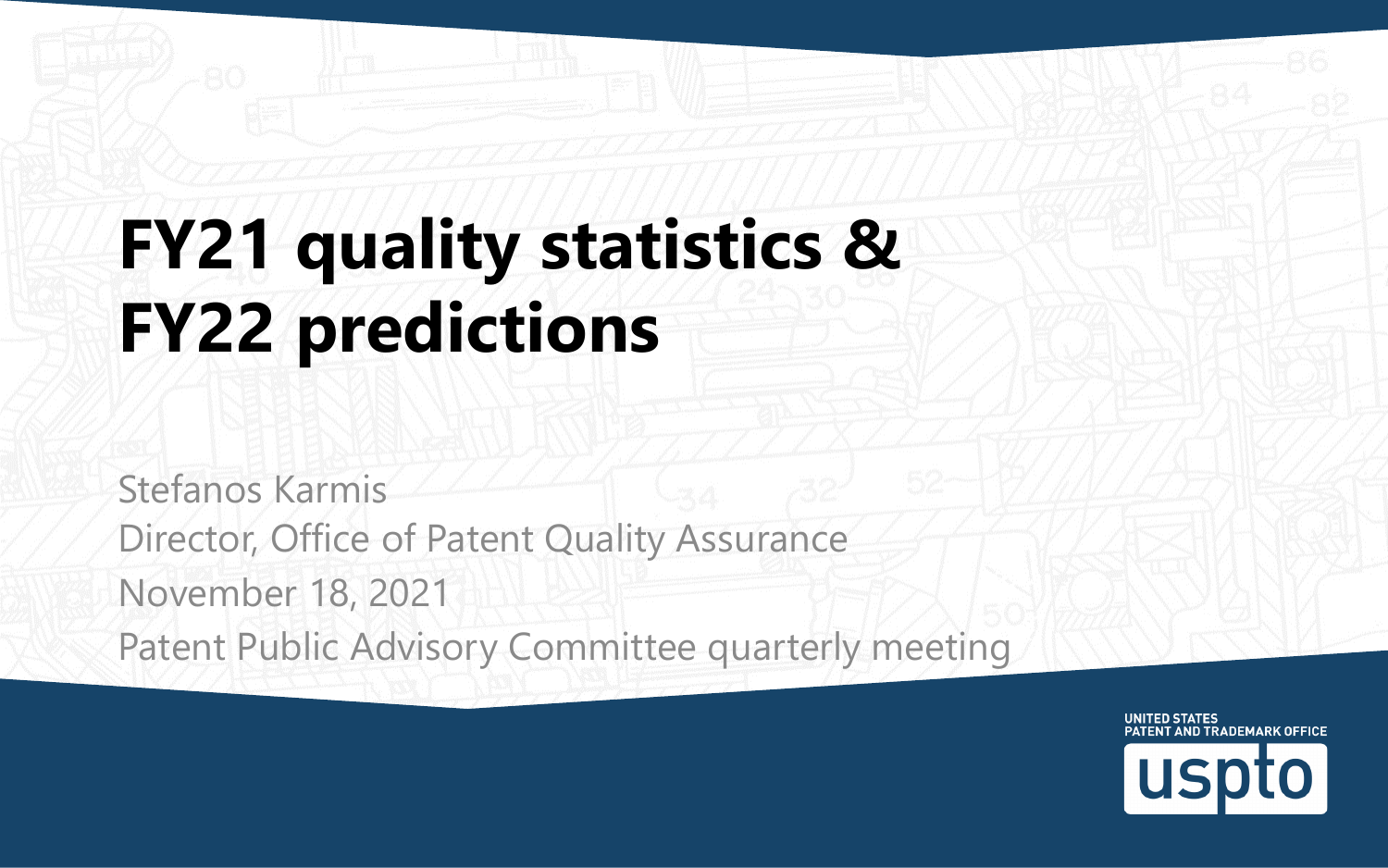## **Statutory compliance measures**

- OPQA reviews a representative sample of Office actions under the statutory compliance standard
- Focus on determining if appropriate and clear determinations were made for every pending claim based on the four patentability statutes (35 USC § 102, 103, 112, 101)
	- For rejected claims, the Office action must be correct and (1) clearly identify the claim and relevant statute; and (2) set forth sufficient evidence to put a person skilled in the art on notice as to why the claim is considered unpatentable so as to provide applicant with a fair opportunity to respond
	- For an allowed claim, the Office action must not omit a statutorily compliant rejection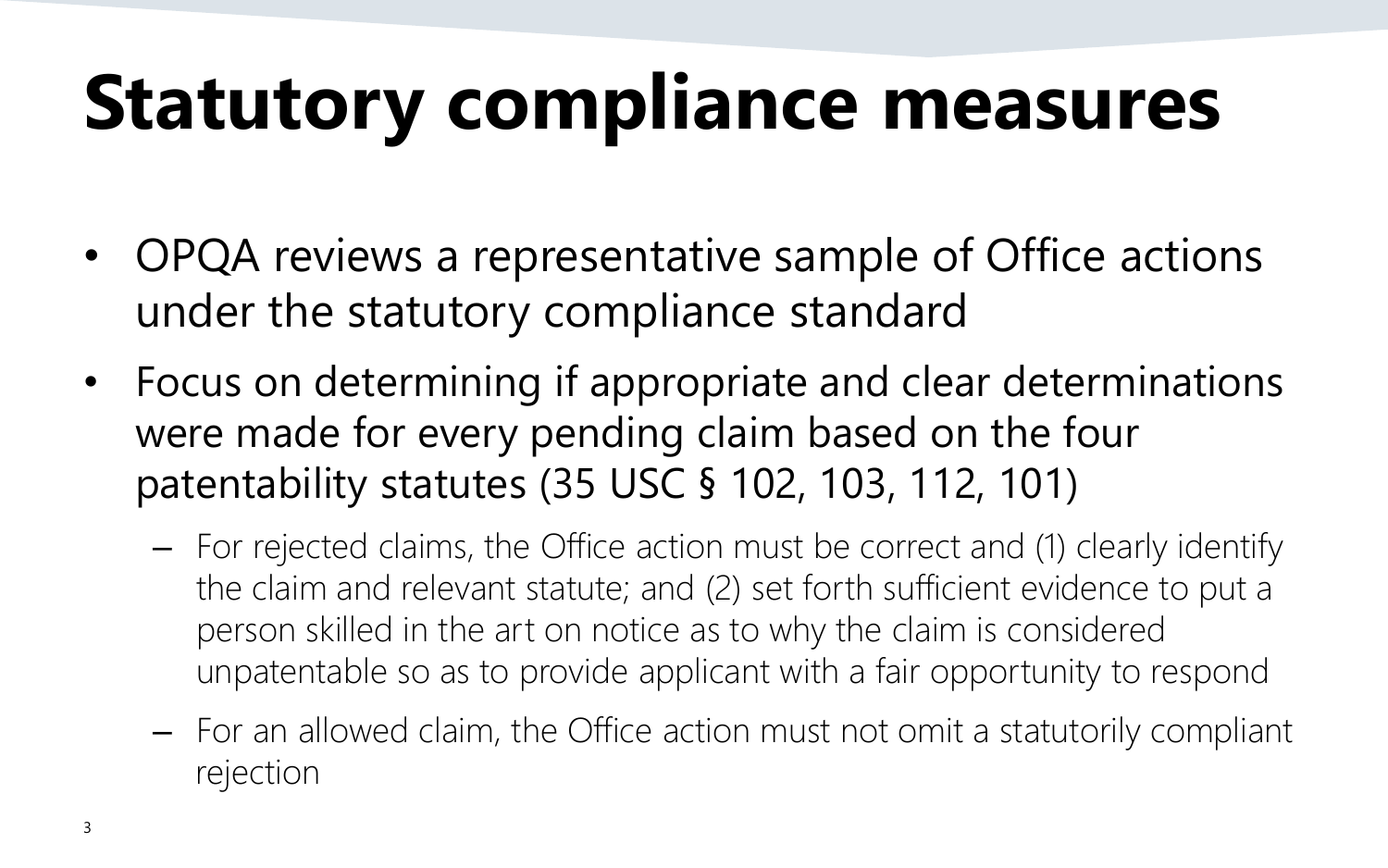#### **Statutory compliance data (FY 2021)**

| <b>Statute</b> | <b>Prevalence</b><br>in Office Actions                                    | <b>FY 21</b><br><b>Compliance</b><br><b>Goals</b> | <b>FY 20 Overall</b><br>Compliance -<br><b>All Claims</b> | <b>FY 21 Overall</b><br><b>Compliance - All</b><br><b>Claims</b> | <b>FY21</b><br><b>Improvement</b> | <b>FY 21 Overall</b><br>Compliance -<br><b>Independent</b><br><b>Claims</b> |
|----------------|---------------------------------------------------------------------------|---------------------------------------------------|-----------------------------------------------------------|------------------------------------------------------------------|-----------------------------------|-----------------------------------------------------------------------------|
| 101            | 7%                                                                        | >97%                                              | 97.7%                                                     | 98.3%                                                            | $+0.6%$                           | 98.5%                                                                       |
| 102            | 35%                                                                       | >95%                                              | 94.3%                                                     | 95.0%                                                            | $+0.7%$                           | 96.5%                                                                       |
| 103            | 77%                                                                       | >93%                                              | 88.9%                                                     | 90.6%                                                            | $+1.7%$                           | 94.6%                                                                       |
| 112            | 112(a) Enablement: 5%<br>112(a) Written<br>Description: 8%<br>112(b): 31% | >93%                                              | 90.6%                                                     | 92.2%                                                            | $+1.6%$                           | 96.1%                                                                       |

\*Confidence interval for overall compliance: ± 0.5%

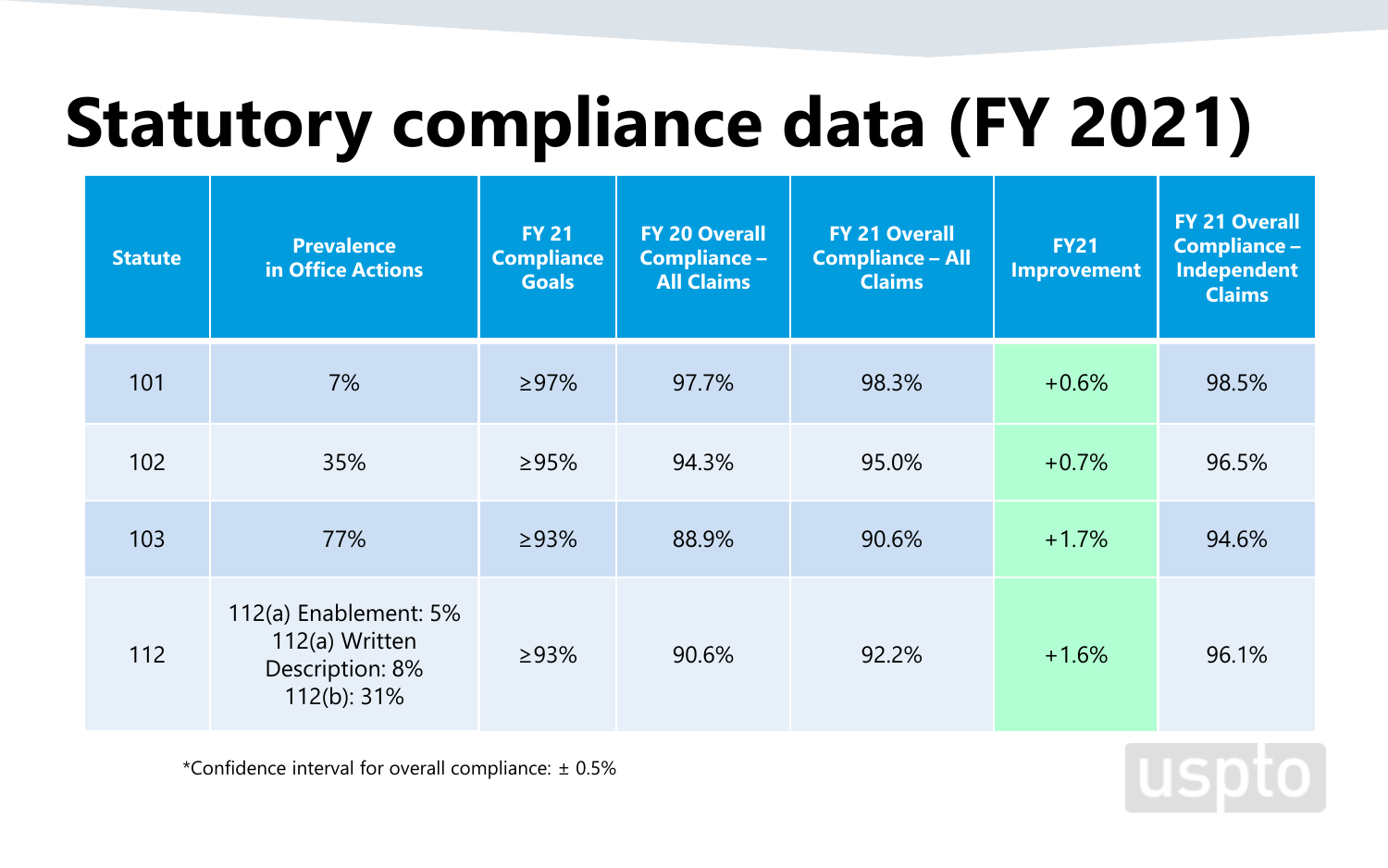#### **Characteristics in 103 Rejections**

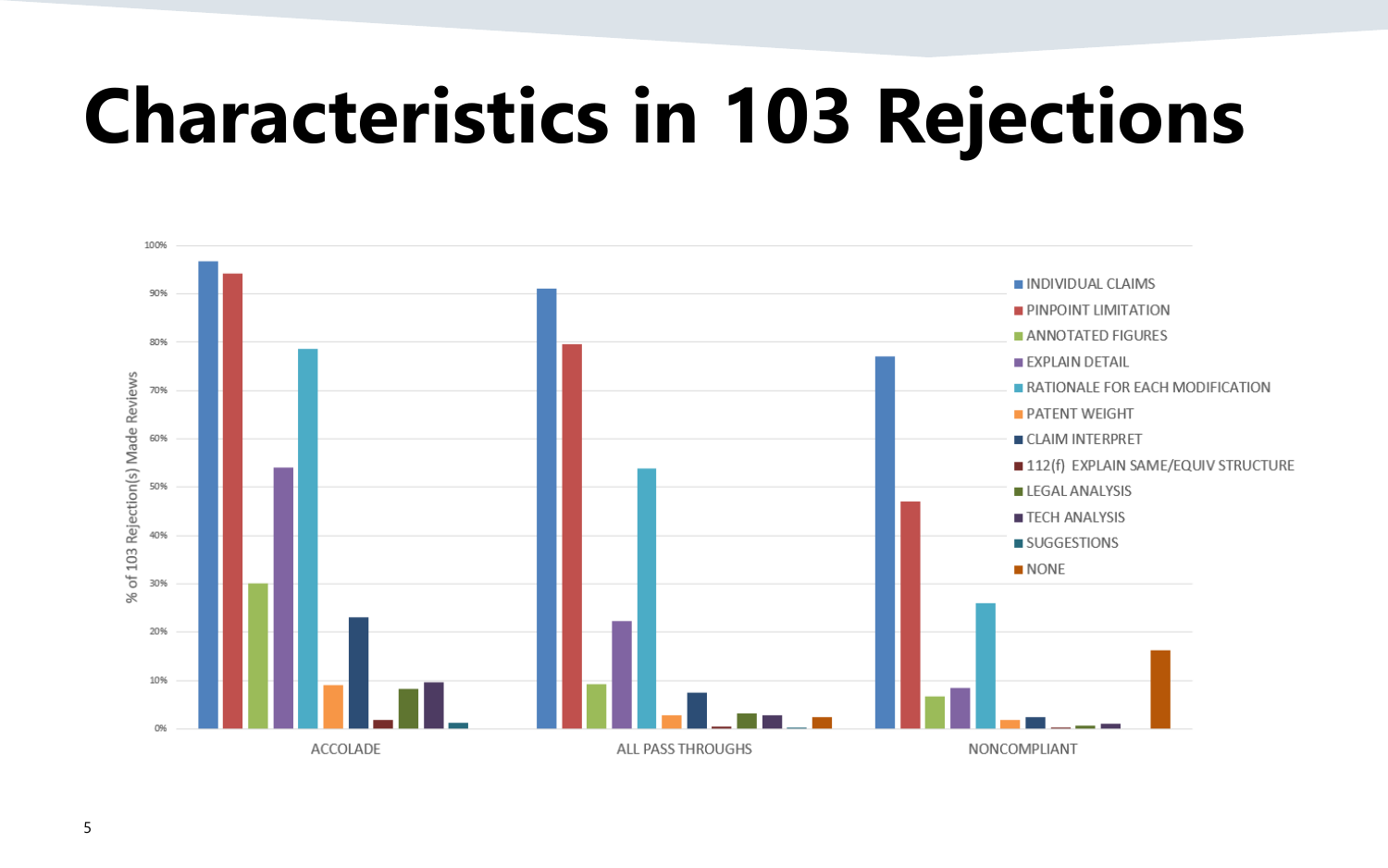### **Accolades**

- Accolade comments are used to recognize work that goes beyond the requirements in the MPEP
- Can be included in any Office Action Characteristics section of the MRF

| All Accolades Identified - All Status |                                       |                                                 |                                          |  |  |  |
|---------------------------------------|---------------------------------------|-------------------------------------------------|------------------------------------------|--|--|--|
| <b>Total Reviews</b>                  | # of Reviews with<br><b>Accolades</b> | <b>Accolades Reviews</b><br>as % of All Reviews | <b>FY21 Increase</b><br>compared to FY20 |  |  |  |
| 12036                                 | 1873                                  | 15.6%                                           | 2.6%                                     |  |  |  |
|                                       |                                       |                                                 |                                          |  |  |  |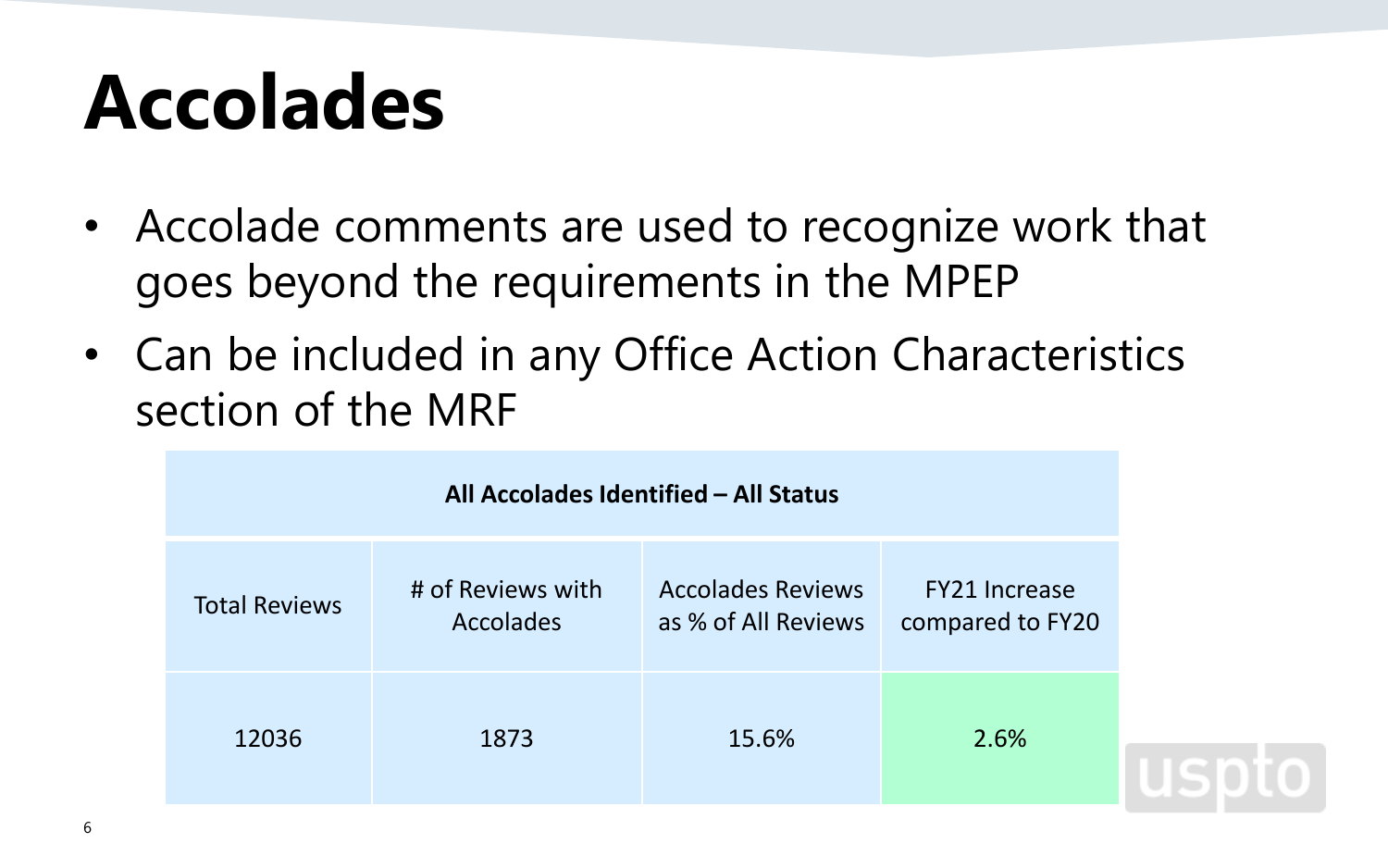# **Look ahead for FY 2022**

- Continued focus on improving statutory compliance – Focus on 35 USC 103 and 35 USC 112
- Maintain high stakeholder satisfaction
	- Most recent external survey revealed customer perception of USPTO overall quality at all time high
- Technology Center impact plans
	- Targeted quality improvement efforts developed within each technology center